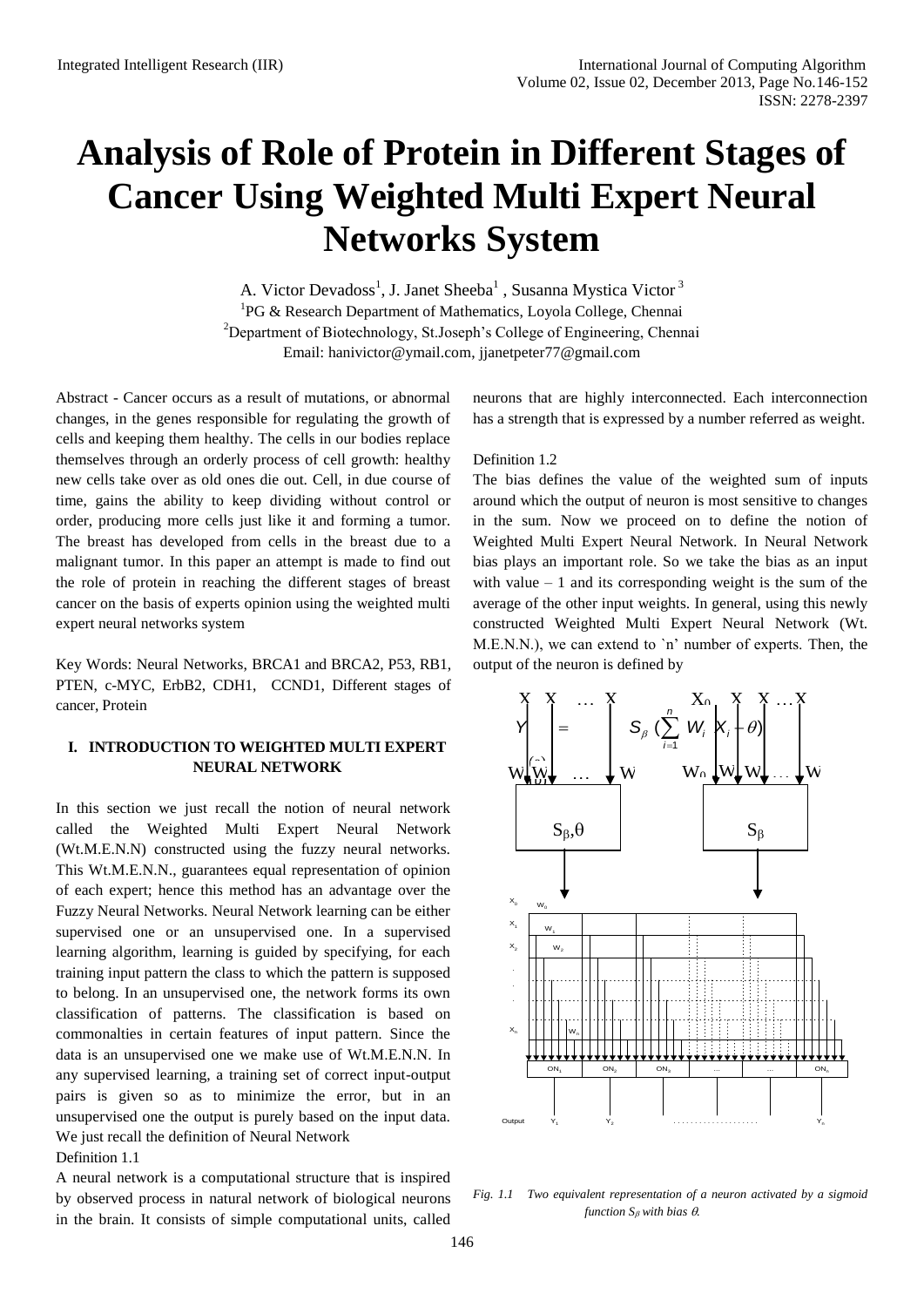The class of sigmoid function  $S_{\beta}$ , defined by the formula.

$$
S_{\beta}(a) = (1 + \exp \{-\beta a\})^{-1}
$$
  
 
$$
Y = S_{\beta} \left(\sum_{i=1}^{n} W_{i} X_{i} - \theta\right)
$$

where  $\beta$  is a positive constant (Steepness parameter),  $\theta$  is called the bias of the neuron, since  $\theta$  the bias is considered as an input,  $x_0 = -1$  and the associated weight  $w_0 = \theta$ .

Then the output now is given by Breast cancer is an uncontrolled growth of breast cells. To better understand breast cancer, it helps to understand how any cancer can develop. Cancer occurs as a result of mutations, or abnormal changes, in the genes responsible for regulating the growth of cells and keeping them healthy. The genes are in each cell's nucleus, which acts as the "control room" of each cell. Normally, the cells in our bodies replace themselves through an orderly process of cell growth: healthy new cells take over as old ones die out. But over time, mutations can "turn on" certain genes and "turn off" others in a cell. That changed cell gains the ability to keep dividing without control or order, producing more cells just like it and forming a tumor.

A tumor can be benign (not dangerous to health) or malignant (has the potential to be dangerous). Benign tumors are not considered cancerous: their cells are close to normal in appearance, they grow slowly, and they do not invade nearby tissues or spread to other parts of the body. Malignant tumors are cancerous. Left unchecked, malignant cells eventually can spread beyond the original tumor to other parts of the body. The term "breast cancer" refers to a malignant tumor that has developed from cells in the breast. Usually breast cancer either begins in the cells of the lobules, which are the milk-producing glands, or the ducts, the passages that drain milk from the lobules to the nipple. Less commonly, breast cancer can begin in the stromal tissues, which include the fatty and fibrous connective tissues of the breast.

Over time, cancer cells can invade nearby healthy breast tissue and make their way into the underarm lymph nodes, small organs that filter out foreign substances in the body. If cancer cells get into the lymph nodes, they then have a pathway into other parts of the body. The breast cancer's stage refers to how far the cancer cells have spread beyond the original tumor Breast cancer is always caused by a genetic abnormality (a "mistake" in the genetic material). However, only 5-10% of cancers are due to an abnormality inherited from your mother or father. About 90% of breast cancers are due to genetic abnormalities that happen as a result of the aging process and the "wear and tear" of life in general.



 $= S_{\beta}(\sum$  $=$ n  $i = 0$  $Y = S_{\beta}$  ( $\sum_{i} W_{i} X_{i}$ ), where  $W_{i}$  is the weights given by

the experts and  $S_\beta(a) = (1 + \exp \{-\beta a\})^{-1}$  The multi expert neural network system with opinion's weights.

### **II. DESCRIPTION AND JUSTIFICATION**

There are steps every person can take to help the body stay as healthy as possible and lower risk of breast cancer or a breast cancer recurrence (such as maintaining a healthy weight, not smoking, limiting alcohol, and exercising regularly). Learn what you can do to manage breast cancer risk factors. Always remember, breast cancer is never anyone's fault. Feeling guilty, or telling yourself that breast cancer happened because of something you or anyone else did, is not productive.

For more information about staging, please visit the Breast cancer, a dreaded disease, has got deadlier for the modern woman who is becoming vulnerable to the illness. Experts project breast cancer to strike approximately 2.5 lakh women in India by 2015. "Breast cancer has overtaken cervical cancer to become the leading cause of cancer-related mortality among women living in metropolitan cities," says the Indian Council of Medical Research which places incidence of the disease at 30 to 33 per 1,00,000 women in urban India.

Smart government-sponsored advertising that spreads awareness about self screening as well as timely checkups, which include mammographies and diet control, prove good safety mechanisms for early detection crucial to curb the spread of the curable disease, advice doctors.

"We have seen a considerable change in the level of awareness among women in semi urban and urban areas. Initially they were shy but when we told them about the gravity of the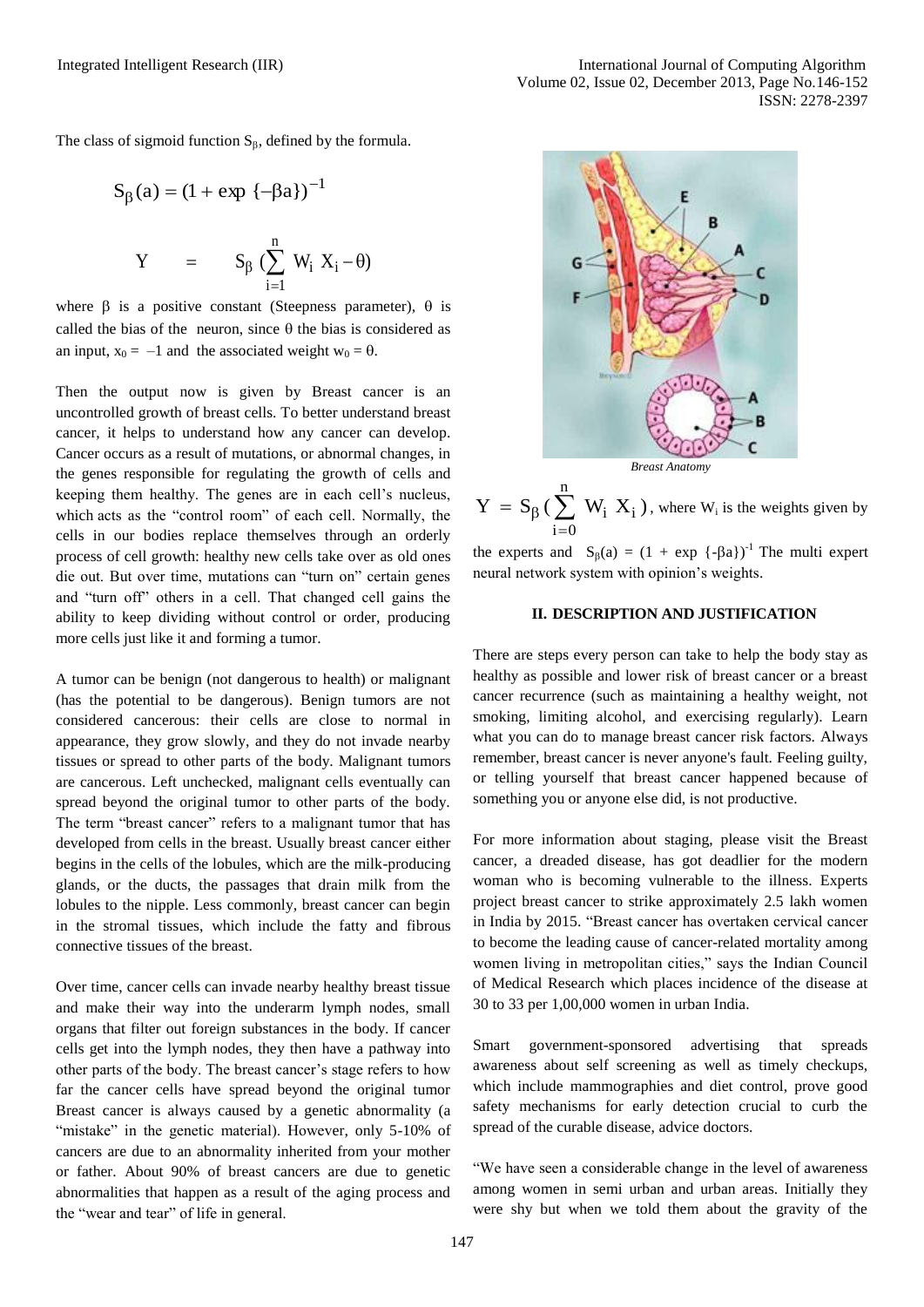disease and the ease with which they can do a self exam, we found women losing their reticence," says Isha Bhandari, ROKO Cancer, a voluntary organisation that runs mobile cancer units across India.

The number of breast cancer cases in India is about 100,000 women each year and there will be approximately 2,50,000 new cases of breast cancer in India by 2015, says ICMR. The Roko cancer mobile units — air-conditioned buses — ply in remote areas providing pre-cancer screening facilities, play relevant audio visuals and carry educational kits to be distributed in various camps. "We started the campaign almost four years ago and aim to make mammography tests a routine for every woman in this country. We are also working for a polio like campaign to reach the masses," says Ms. Bhandari. Cancer rates could further increase by 50 per cent to 15 million new cases in the year 2020, according to the World Cancer Report, the most comprehensive global examination of the disease to date.

The report also reveals the developing world is expected to account for more than half of all cancer cases in the world by 2020. The WHO is also warning that Asia's annual death toll from cancer, currently at about 4 million, could reach 6.4 million by 2030 if current trends continue. Said to be a western disease, the incidence of new cases in Asia is rising by around 60 per cent in some parts. "The rise is particularly affecting younger women between 30 and 40 years. Unlike in the West where typically women after 50 years get early stage disease, breast cancer in Asian women occurs at a younger age and is usually presented and diagnosed at a later stage," Dr. Col. C. S. Pant, Vice Chairperson for the Forum for Breast Cancer Protection. The forum, supported by Hard Rock Cafe, is organising a women's car rally from Delhi to Agra, to raise funds and generate awareness about breast cancer prevention and its early detection. Though there is no known cause for the illness, a cure is possible if detected early. "I have been in this field for over 25 years and have found that breast cancer creates psychological havoc for a young woman usually in her 40s and with one or two children," says Dr. Pant.

"The fault, to a certain extent, lies with the doctors too who do not encourage screening. Every woman after 40 should go for a mammogram test," Ms. Bhandari.

# **III. ADAPTATION OF THE WT.M.E.N.N. TO THE PROBLEM**

Here we described the problem together with the assumed notations and construct the neural network based on the experts opinion on a few factors like.

X1 -BRCA1 and BRCA2

#### Stages of Breast Cancer

| Stage                | Definition                                                                                                                                                                                                                                                                                                                                                                                                                  |
|----------------------|-----------------------------------------------------------------------------------------------------------------------------------------------------------------------------------------------------------------------------------------------------------------------------------------------------------------------------------------------------------------------------------------------------------------------------|
| Stage 0              | Cancer cells remain inside the breast duct, without invasion into<br>normal adjacent breast tissue.                                                                                                                                                                                                                                                                                                                         |
| Stage IA             | The tumor measures up to 2 cm<br><b>AND</b><br>the cancer has not spread outside the breast; no lymph nodes are<br>involved                                                                                                                                                                                                                                                                                                 |
| Stage IB             | There is no tumor in the breast; instead, small groups of cancer cells -<br>- larger than 0.2 millimeter but not larger than 2 millimeters - are<br>found in the lymph nodes<br><b>OR</b><br>there is a tumor in the breast that is no larger than 2 centimeters, and<br>there are small groups of cancer cells – larger than 0.2 millimeter but<br>not larger than 2 millimeters - in the lymph nodes.                     |
| Stage<br><b>IIA</b>  | No tumor can be found in the breast, but cancer cells are found in the<br>axillary lymph nodes (the lymph nodes under the arm)<br><b>OR</b>                                                                                                                                                                                                                                                                                 |
|                      | the tumor measures 2 centimeters or smaller and has spread to the<br>axillary lymph nodes<br><b>OR</b><br>the tumor is larger than 2 but no larger than 5 centimeters and has not<br>spread to the axillary lymph nodes.                                                                                                                                                                                                    |
| Stage<br><b>IIB</b>  | The tumor is larger than 2 but no larger than 5 centimeters and has<br>spread to the axillary lymph nodes<br>OR.<br>the tumor is larger than 5 centimeters but has not spread to the<br>axillary lymph nodes.                                                                                                                                                                                                               |
| Stage<br><b>IIIA</b> | No tumor is found in the breast. Cancer is found in axillary lymph<br>nodes that are sticking together or to other structures, or cancer may<br>lymph<br>found<br>nodes<br>the<br>breastbone<br>be<br>in<br>near<br><b>OR</b><br>the tumor is any size. Cancer has spread to the axillary lymph nodes,<br>which are sticking together or to other structures, or cancer may be<br>found in lymph nodes near the breastbone. |
| Stage<br><b>IIIB</b> | The tumor may be any size and has spread to the chest wall and/or<br>skin<br>of<br>the<br>breast<br><b>AND</b><br>may have spread to axillary lymph nodes that are clumped together or<br>sticking to other structures, or cancer may have spread to lymph<br>breastbone.<br>nodes<br>near<br>the<br>Inflammatory breast cancer is considered at least stage IIIB.                                                          |
| Stage<br>ШC          | There may either be no sign of cancer in the breast or a tumor may be<br>any size and may have spread to the chest wall and/or the skin of the<br>breast<br><b>AND</b><br>the cancer has spread to lymph nodes either above or below the<br>collarbone<br><b>AND</b><br>the cancer may have spread to axillary lymph nodes or to lymph<br>nodes near the breastbone.                                                        |
| Stage IV             | The cancer has spread — or metastasized — to other parts of the<br>body.                                                                                                                                                                                                                                                                                                                                                    |



BRCA1 is also known as the caretaker gene. Responsible for repairing the DNA .Produces a protein called the breast cancer type 1 susceptibility protein which takes care of the repair of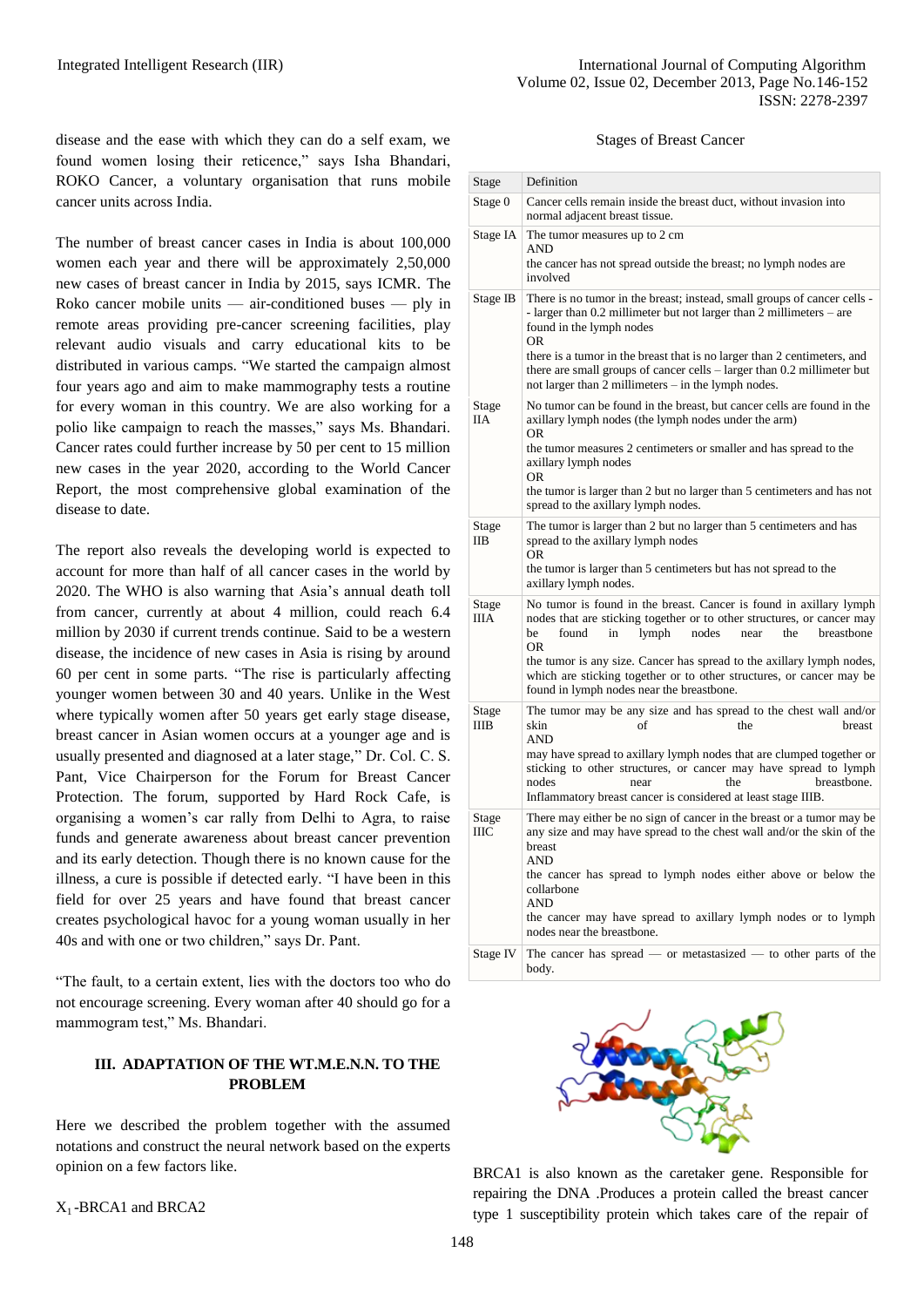DNA .Major site of occurrence is breast tissues. Actively involved in DNa repair and destroying cell of DNA that cannot be repaired in tissues of breast. The repair of BRCA1 will have a detrimental effect on its regular process. Combines with other genes of tumor suppressors, DNA damage sensors, and signal transducers to form a large multi-subunit protein complex known as the BRCA1-associated genome surveillance complex (BASC).Plays important role in transcription, DNA repair of double-stranded breaks ubiquitination.Variations of this genes can lead to increased breast cancer .Women with an abnormal BRCA1 or BRCA2 gene have up to a 80% risk of developing breast cancer by age 90.

 $X_2 - P53$ 



Also known as protein 53 or tumor protein 53.Regulates cell cycle and functions as tumor suppressor thus preventing cancer .Also referred as guardian of genome as it prevents genome mutation. It initiates apoptosis when it finds the DNA unrepairable..Mutations that deactivate p53 in cancer usually occur in the Dna binding domain. Mutation destroy the process of DNa binding to the target sequence .Thus prevents the transcriptional activation of genes.

#### $X_3$ -RB1



Responsible for making a protein called pRB responsible for tumor suppressor. It is referred as retinoblastoma protein. Specific to prevent cell growth by stopping the cell cycle. Essential for chromatin remodeling enzyme such as methylases acetylases.

Suppress tumor by action of its phosphatase protein .This protein responsible for prevend rapid division of cells. The protein encoded by this gene is a phosphatidylinositol-3,4,5-trisphosphate 3-phosphatase.It negatively regulates intracellular levels ofphosphatidylinositol-3,4,5-trisphosphate in cells and functions as a tumor suppressor by negatively regulating Akt/PKB signaling pathway.It is found in all tissues of the body. Mutation will lead to inhibiting the enzyme activity thus increases cell proliferation and decreases cell death. It is generally mutated at large numbers at a very high frequency

#### X4 –PTEN







It is a regulator gene that codes for transcriptional factors. It is believed to be associated with the anti-cancer drug therapy. Inactivation of SUMO-activating enzyme in the presence of Myc hyperactivation results in cell death in cancer cells. Hence inhibitors of SUMOylation may be a possible treatment for cancer





Also known as Neu, HER2 (human epidermal growth factor receptor 2.Amplification or over expression of this gene plays a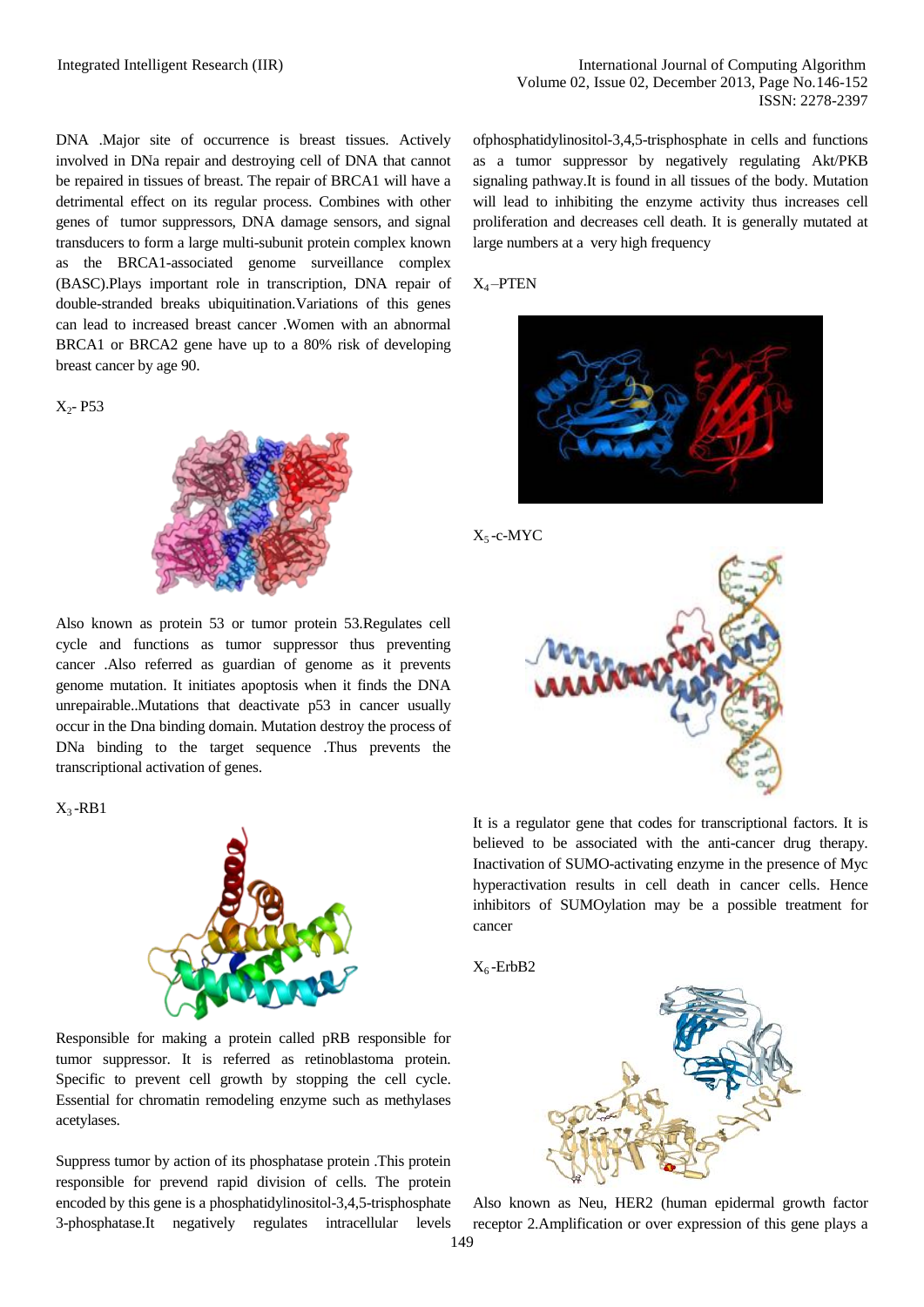important role in development of breast cancer. Recent research shows that it is an important biomarker and a target for cancer treatment. Causes approximately 30 % of breast cancer in woman.It usually occurs with GRB7 which is a proto-oncogene .  $X_7$ -CDH1



Cadherin-1 also known as CAM 120/80. .It is a protein that in humans is encoded by the CDH1 gene.loss of function is thought to contribute to cancer. Activated by increasing proliferation, invasion, and/or metastasis.E-cadherin downregulation decreases the strength of cellular adhesion within a tissue, resulting in an increase in cellular motility.This in turn may allow cancer cells to cross the basement membrane and invade surrounding tissues.High percentage in invasive ductal carcinoma Fairly less percentage in lobular carcinoma.

 $.X_8$ -CCND1



This gene transcribes the protein G1/S-specific cyclin-D1.Cyclins function as regulators of CDKs (cyclin dependent kinase).This protein has been shown to interact with tumor suppressor protein Rb and the expression of this gene is regulated positively by Rb.Over expression of this gene, alters cell cycle progression Each input  $X_0, X_1, \ldots, X_5$  are associated with real numbers called the weights, namely  $W_0$ ,  $W_1$ , ...,  $W_5$  whose value lie in the interval [0,1]. We have obtained 7 experts opinion, the corresponding weightage are given by the following table:

|             | $\mathbf{W_0}$ | $W_1$ | $\rm W_2$ | W <sub>3</sub> | $W_4$ | W <sub>5</sub> | W6   | W7   |
|-------------|----------------|-------|-----------|----------------|-------|----------------|------|------|
| Expert      | 0.68           | 0.52  | 0.62      | 0.8            | 0.62  | 0.78           | 0.58 | 0.79 |
| Expert<br>2 | 0.78           | 0.85  | 0.85      | 0.76           | 0.58  | 0.98           | 0.65 | 0.71 |
| Expert<br>3 | 0.78           | 0.43  | 0.68      | 0.79           | 0.46  | 0.75           | 0.71 | 0.62 |
| Expert      | 0.71           | 0.86  | 0.43      | 0.86           | 0.6   | 0.98           | 0.81 | 0.76 |
| Expert      | 0.51           | 0.68  | 0.7       | 0.89           | 0.61  | 0.81           | 0.65 | 0.93 |
| Expert      | 0.82           | 0.78  | 0.58      | 0.9            | 0.43  | 0.78           | 0.71 | 0.69 |

The average of the weightage are given by the experts namely  $E_1$ ,  $E_2, \ldots, E_7$ 

| E1.                                                                                                   | $E_2$ | Eз | E4 | $E_5$   $E_6$ |
|-------------------------------------------------------------------------------------------------------|-------|----|----|---------------|
| $\boxed{0.67375}$ $\boxed{0.77}$ $\boxed{0.69875}$ $\boxed{0.75125}$ $\boxed{0.7225}$ $\boxed{0.755}$ |       |    |    |               |

By taking the input as the average of the weightage given by the experts and the value of bias is kept as in the case of neural network to be  $-1$ .

| $X_0$ $X_1$ | $X_2$                    | $X_3$ | $X_4$   . | $X_5$ |      |      |
|-------------|--------------------------|-------|-----------|-------|------|------|
|             | $-1$ 0.64 0.57 0.63 0.59 |       |           | 0.7   | 0.65 | 0.59 |

In general, using this newly constructed Weighted Multi Expert Neural Network (Wt.M.E.N.N.), we can extend to 7 number of experts say  $E_1$ ,  $E_2, \ldots, E_7$  and their corresponding output is given by,

$$
Y_i = S_{\beta} \left( \sum_{i=0}^{7} W_i X_i \right)
$$
, where  $W_i$  is the weights given

by the experts and  $S_\beta(a) = (1 + \exp \{-\beta a\})^{-1}$ .

We now model this by the weighted multi expert neural network (Wt.M.E.N.N) and in our opinion this Wt.M.E.N.N, takes the weight of every expert equally even before the data is processed for result.

The multi expert neural network system of experts opinion with weightages of the seven experts



From the output, we see that the overall opinion of the experts regarding the female infanticide happen to be  $> 0.5$ . Thus to make a fuzzy analysis we using the same experts define the fuzzy set  $\mu$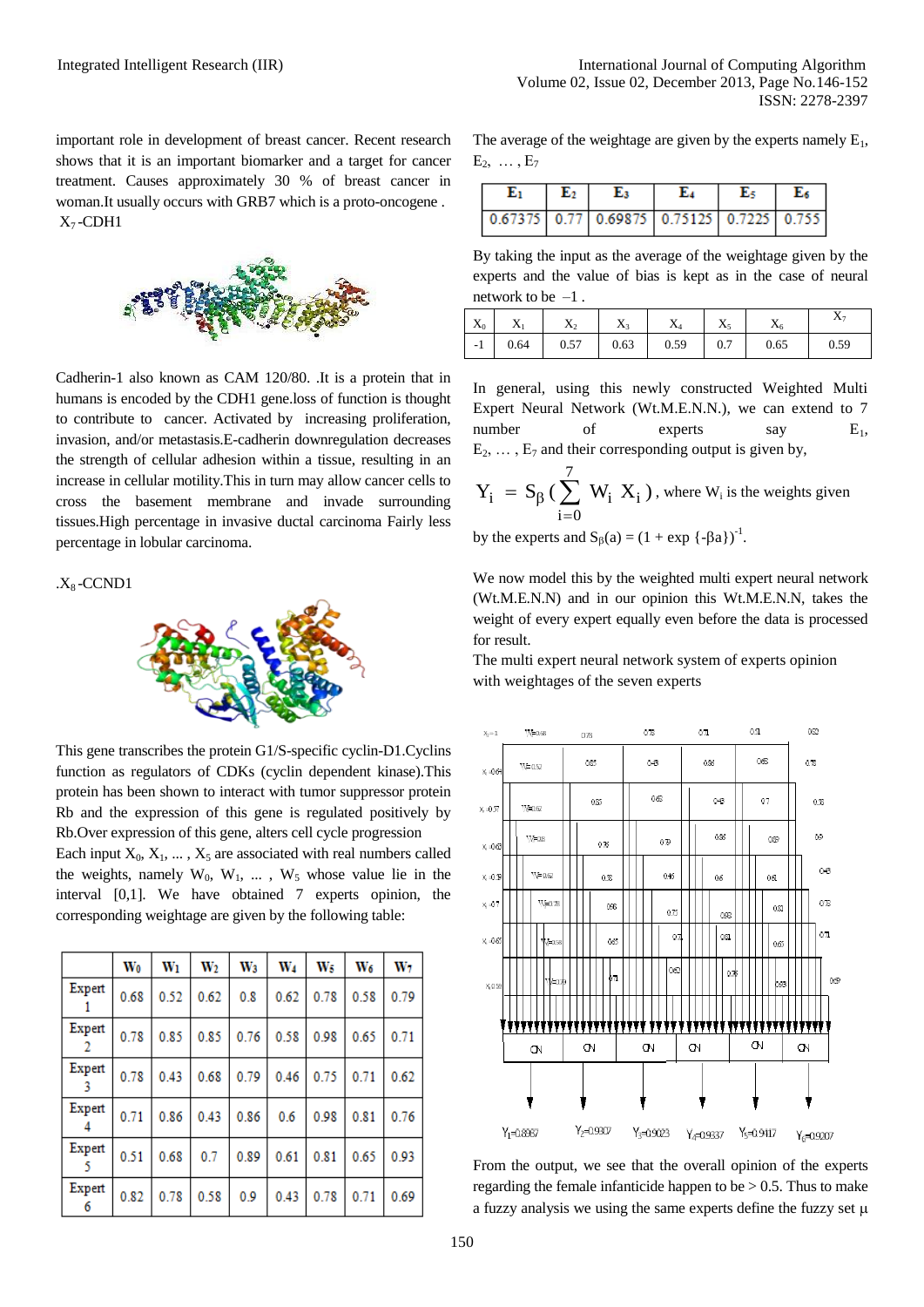taking the opinion of the experts,  $E_1$ ,  $\ldots$ ,  $E_7$  as the universal set E .

M.E.N.N

|          |         |          |                  | <b>Difference</b> |
|----------|---------|----------|------------------|-------------------|
|          | Average | Wt.      | <b>Fuzzy set</b> | between Wt.       |
|          | Weight  | M.E.N.N. | value $\mu[E]$   | M.E.N.N. and      |
|          |         |          |                  | $\mu$ [E]         |
| Expert 1 | 0.67375 | 0.8987   | 0.9              | 0.0013            |
| Expert 2 | 0.77    | 0.9307   | 0.95             | 0.0193            |
| Expert 3 | 0.69875 | 0.9023   | 0.95             | 0.0477            |
| Expert 4 | 0.75125 | 0.9337   | 0.95             | 0.0163            |
| Expert 5 | 0.7225  | 0.9417   | 0.95             | 0.0083            |
| Expert 6 | 0.755   | 0.9207   | 0.95             | 0.0293            |

The membership function  $\mu$  given by the experts :  $\mu : E \to [0, 1]$  where  $E = \{E_1, \dots E_7\}$ 

$$
\mu(E) = \begin{cases}\n0 & E_i < 0.80 \\
0.85 & 0.80 \text{ E } E_i < 0.85 \\
0.9 & 0.85 \text{ E } E_i < 0.90 \\
0.95 & 0.9 \text{ E } E_i < 0.95 \\
1.00 & 0.95 \text{ E } E_i < 1.0\n\end{cases}
$$
\nwhere i = 0, 1, 2, ..., 7

Now using the fuzzy membership grade given by the same experts and the output got from the Wt.M.E.N.N., we draw it comparison table of fuzzy set value and it output from Wt.

#### **IV. CONCLUSION**

The TNM classification for [staging](http://en.wikipedia.org/wiki/Cancer_staging) [breast cancer](http://en.wikipedia.org/wiki/Breast_cancer_classification#Staging) is based on the size of the cancer where it originally started in the body and the locations to which it has travelled. These cancer characteristics are described as the size of the tumor (T), whether or not the tumor has spread to the lymph nodes (N) in the armpits, neck, and inside the chest, and whether the tumor has metastasized (M) (i.e. spread to a more distant part of the body). Larger size, nodal spread, and metastasis have a larger stage number and a worse prognosis. The main stages are: Stage 0 which is in situ disease or Paget's disease of the nipple. Stage 0 is a pre-cancerous or marker condition, either ductal carcinoma in situ (DCIS) or lobular carcinoma in situ (LCIS).

Stages 1–3 are within the breast or regional lymph nodes.

Stage 4 is a [metastatic cancer.](http://en.wikipedia.org/wiki/Metastasis) Metastatic breast cancer has a less favorable prognosis.

#### Stage I

These cancers are still relatively small and either have not spread to the lymph nodes (N0) or have a tiny area of cancer spread in the sentinel lymph node (N1mi).

Local therapy: Stage I cancers can be treated with either BCS (lumpectomy, partial mastectomy) or mastectomy. The lymph nodes will also need to be evaluated, with a sentinel lymph node biopsy or an axillary lymph node dissection. Breast reconstruction can be done either at the same time as surgery or later.

Radiation therapy is usually given after BCS. Women may consider BCS *without* radiation therapy if they are at least 70 years old and ALL of the following are true:

- The tumor was 2 cm or less across and it has been completely removed.
- The tumor contains hormone receptors and hormone therapy is given.
- None of the lymph nodes removed contained cancer.

Some women who do not meet these criteria may be tempted to avoid radiation, but studies have shown that not getting radiation increases the chances of the cancer coming back.

#### Stage II

These cancers are larger and/or have spread to a few nearby lymph nodes.

Local therapy: Surgery and radiation therapy options for stage II tumors are similar to those for stage I tumors, except that for stage II, radiation therapy to the chest wall may be considered even after mastectomy if the tumor is large (more than 5 cm across) or cancer cells are found in several lymph nodes.

A woman's chance for survival from breast cancer does not seem to be affected by whether she gets chemo before or after her breast surgery.

#### Stage III

For a cancer to be stage III, the tumor must be large (greater than 5 cm or about 2 inches across) or growing into nearby tissues (the skin over the breast or the muscle underneath), or the cancer has spread to many nearby lymph nodes. Local treatment for some stage III breast cancers is largely the same as that for stage II breast cancers. Tumors that are small enough (and have not grown into nearby tissues) may be removed by BCS (such as lumpectomy) which is followed by radiation therapy. Otherwise, the treatment is mastectomy (with or without breast reconstruction). Sentinel lymph node biopsy may be an option for some patients, but most require an axillary lymph node dissection. Surgery is usually followed by adjuvant systemic chemotherapy, and/or hormone therapy, and/or trastuzumab. Radiation after mastectomy is often recommended.

Chemotherapy: Chemo is usually recommended for all women with an invasive breast cancer whose tumor is hormone